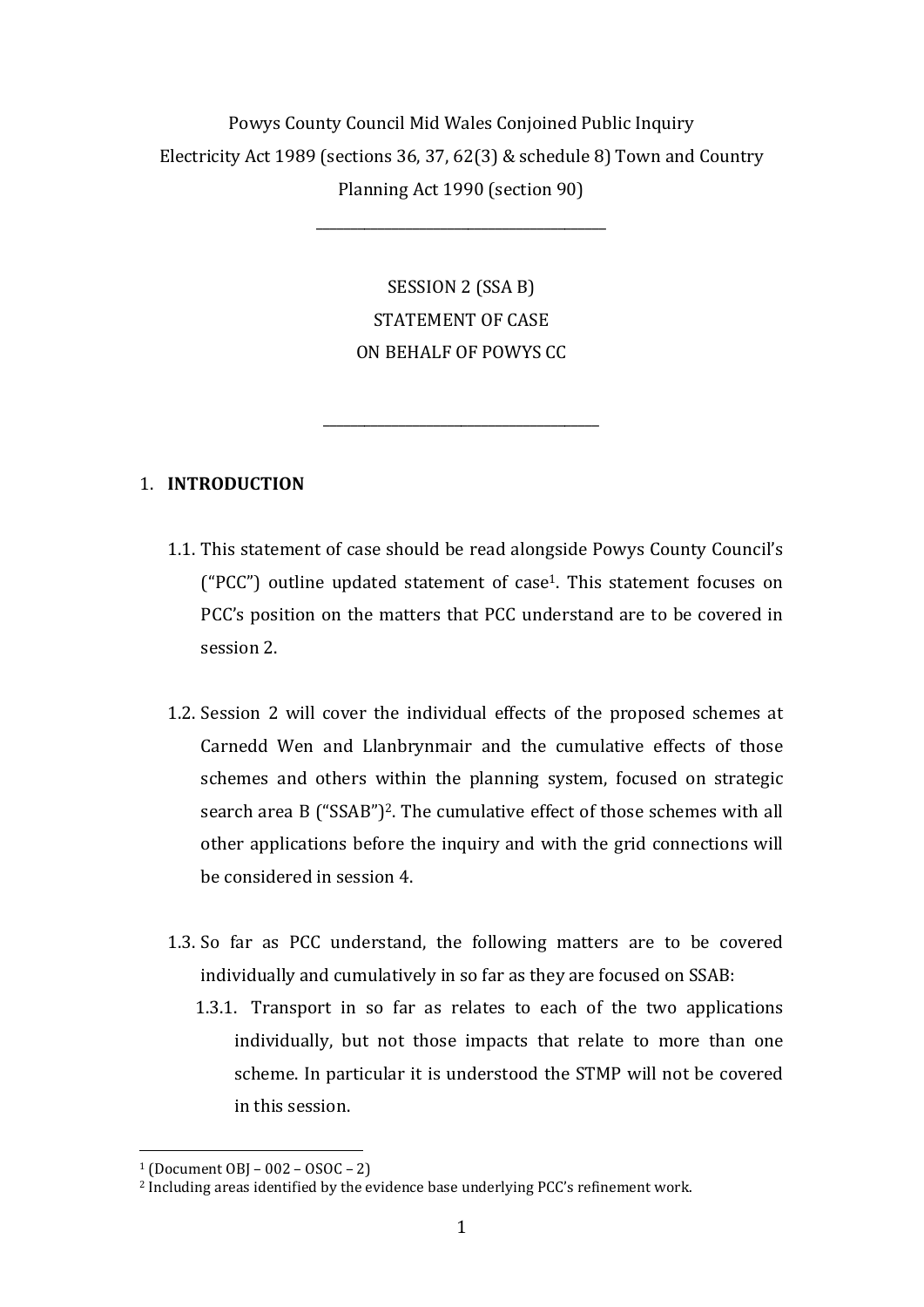- 1.3.2. Noise and health,
- 1.3.3. Peat and hydrology.
- 1.3.4. Wildlife.
- 1.3.5. Landscape.
- 1.3.6. Cultural heritage.

# 2. **APPLICATIONS** (SESSION 2)

- 2.1. Application by RES UK & Ireland Limited dated 27 March 2009 for consent to construct and operate a 100MW wind turbine generating station at Llanbrynmair (referred to as "Llanbrynmair" in this statement).
	- 2.1.1. This application originally sought consent for a 43 turbine scheme.
	- 2.1.2. The current proposal (after amendments in 2011 and again in 2012) is for 30 turbines.
	- 2.1.3. The proposed turbines have an indicative maximum height to blade tip of 126.5m
	- 2.1.4. The application lies within the originally formulated SSA B for the purposes of TAN8, and mostly within the refined area anticipated by the Council's refinement work.
- 2.2. Application by RWE nPower Renewables Limited dated 11 December 2008 for consent to construct and operate a 130 - 250MW wind turbine generating station(referred to as "Carnedd Wen" in this statement).
	- 2.2.1. This application was originally for a 65 turbine scheme.
	- 2.2.2. Following amendments in 2011, the application was amended to a 50 turbine scheme with a maximum installed capacity of 250MW.
	- 2.2.3. The applicants have recently (March 2013) indicated that the capacity is to be amended to 150MW. The proposed turbine heights are 137m to tip and 90m to hub.
	- 2.2.4. The site is situated to the south of the  $A458$  and to the north of Llanbrynmair.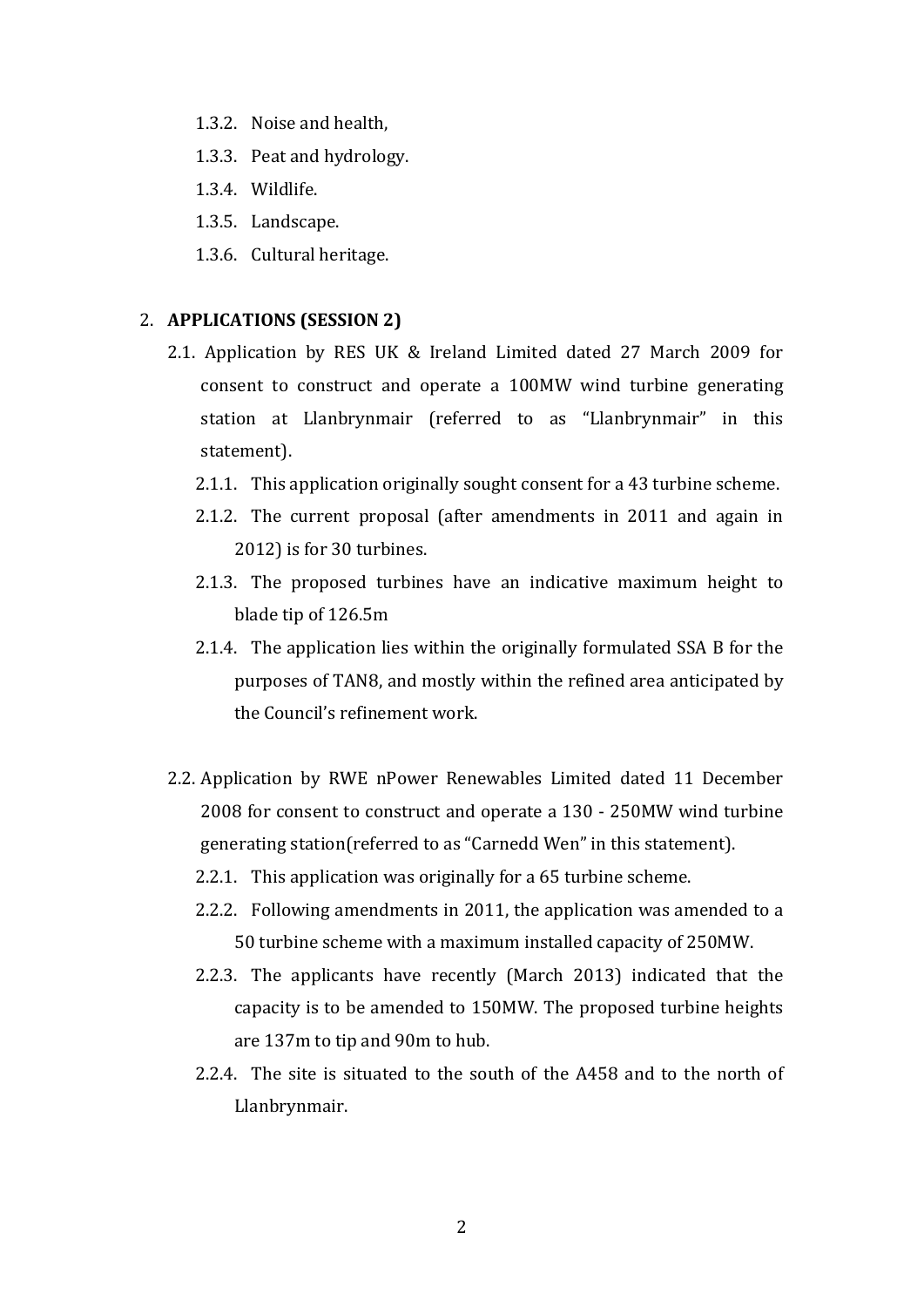2.2.5. The application lies within the originally formulated SSAB for the purposes of TAN8, and partially inside and partially outside the refined area anticipated by the Council's refinement work.

### **3. OVERVIEW**

- 3.1. As discussed in the opening session, PCC accept the general need for wind farms as set out in EN1. However they consider that there is a finite environmental capacity of SSA B.
- 3.2. Further, as identified in their opening, PCC does not consider that any application has yet demonstrated that they have satisfactorily mitigated their impacts so as to comply with their statutory duty to mitigate and so as to comply with policy requirements in this regard. PCC identify their outstanding concerns in relation to each individual application below. Each application will be considered under the headings set out above.

## **4. CARNEDD WEN**

#### 4.1. Transport

4.1.1. In relation to Carnedd Wen, the only matters to be considered in session 1 relate to 'local' highway issues. Strategic issues including the acceptability of the use of the sTMP route are all to be considered in session 4. However following substantial work on the sTMP PCC can confirm that they have no objection in principle to the route as set out in the sTMP being used for AIL deliveries to Carnedd Wen. There remains some outstanding work in order to be able to finalise the sTMP including confirmation of an undertaking to carry out a structural assessment of the canal bridge in Welshpool and carry out any necessary strengthening works, and the provision of a number of technical notes to support the sTMP. PCC are committed to continue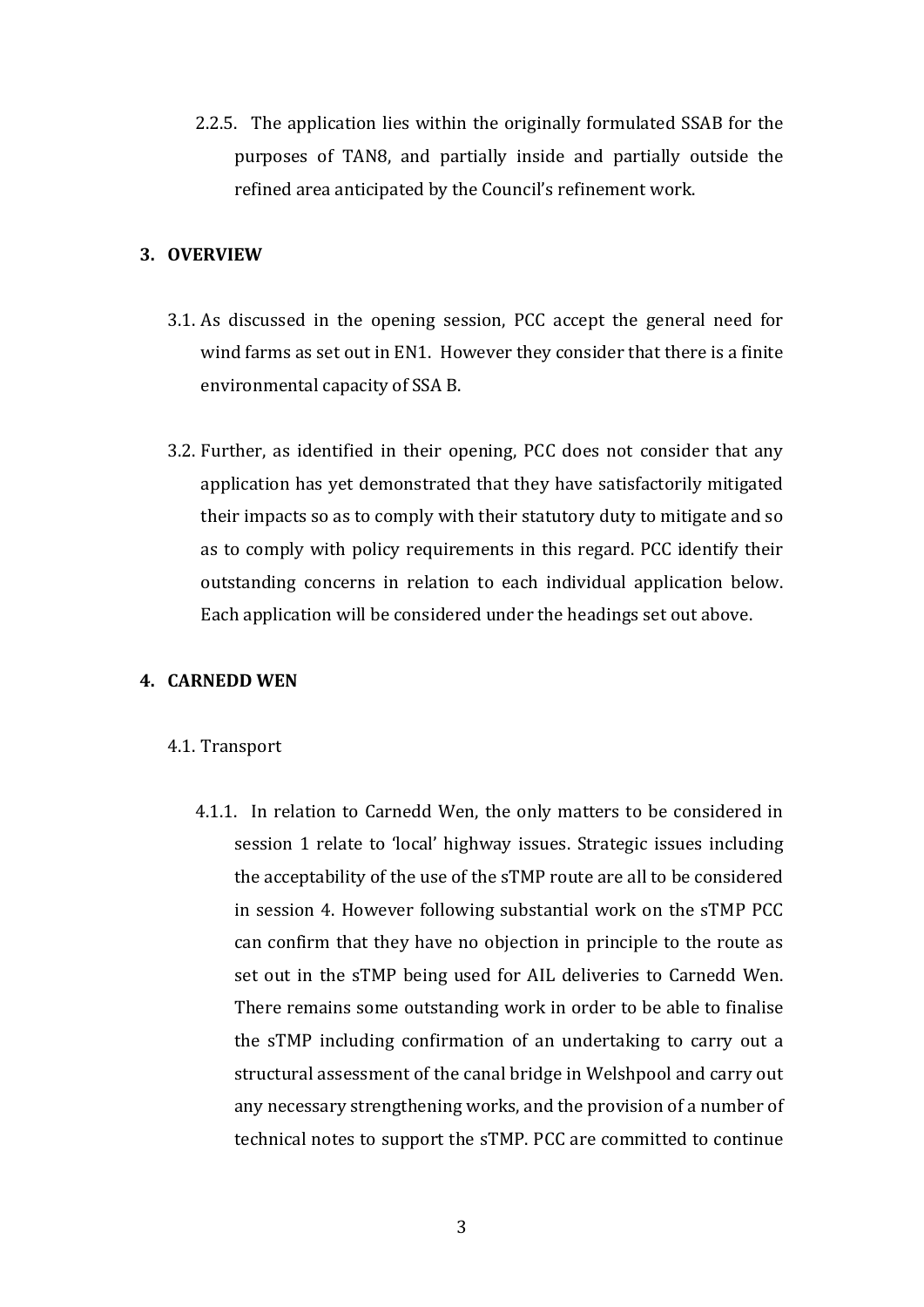to work with RWE nPower Renewables Limited in order to produce a final version of the sTMP by session 4.

- 4.1.2. In relation to local highway issues, access onto the site will be gained directly from the trunk road (the A458). There is therefore no issue in relation to local highways.
- 4.2. Noise and health.
	- 4.2.1. No objection on noise grounds was taken by PCC, but it is a matter on which the Secretary of State wishes to be informed. PCC are satisfied in principle that noise can be managed within acceptable levels through appropriately worded conditions.
	- 4.2.2. In relation to health, PCC does not propose to call evidence on any health effects of this application.
- 4.3. Peat and hydrology.
	- 4.3.1. PCC is satisfied that any surface water issues in relation to this matter can be satisfactorily resolved by condition.
	- 4.3.2. In respect of peat matters consistent with its approach in Session 1 PCC relies upon the advice of NRW and the evidence which it leads to this inquiry.

4.4. Wildlife.

4.4.1. As recommended at the pre-inquiry meeting, PCC are working closely with NRW in relation to the presentation of evidence. PCC will not themself lead evidence in relation to this matter as NRW will be providing evidence on this point and PCC is anxious to comply with the Inspector's request to avoid duplication of evidence.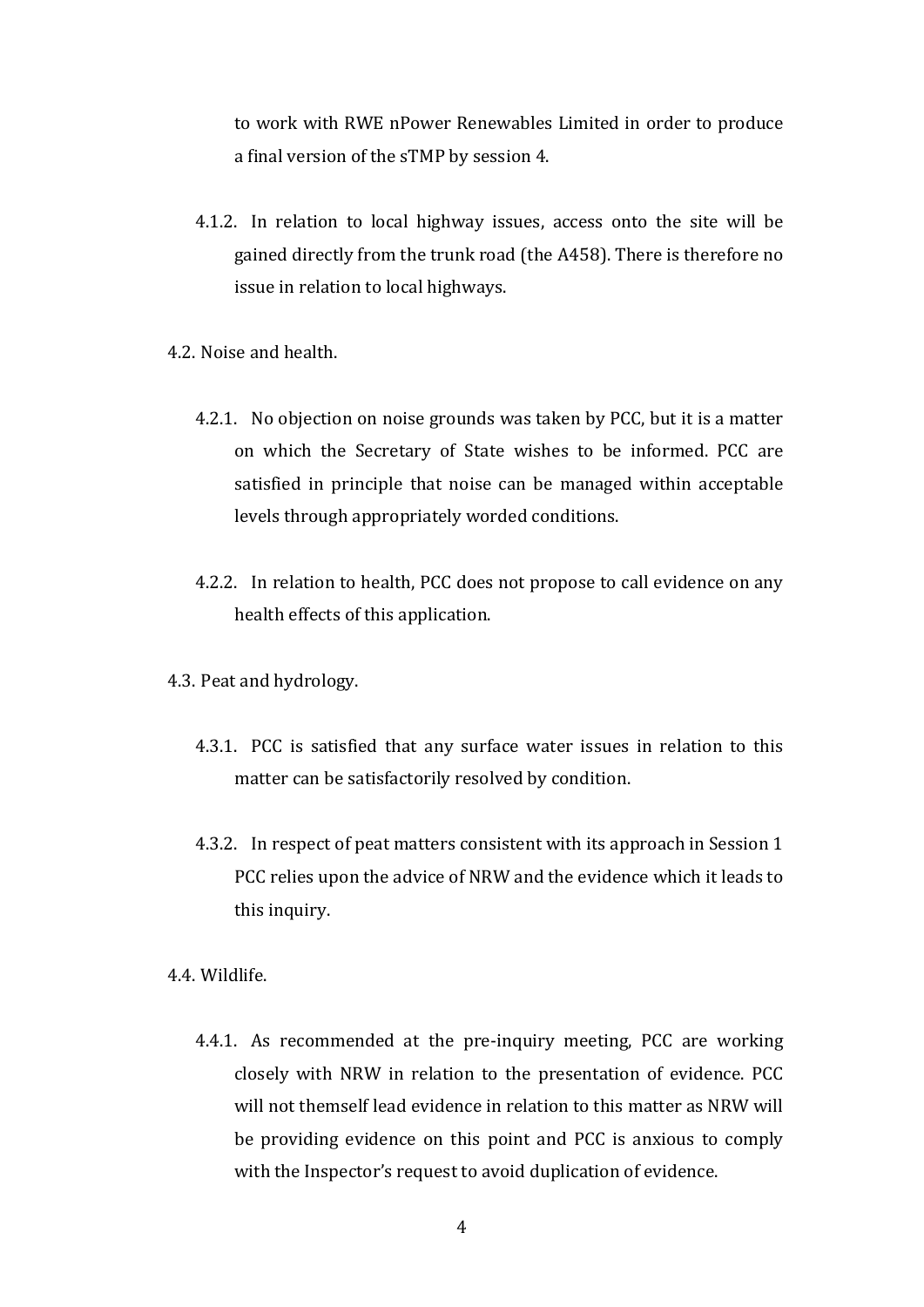#### 4.5. Landscape.

- 4.5.1. In relation to landscape, the Council do not consider that the 5 northeastern turbines (R30, R26, R28, R29, and R33) are acceptable in landscape and visual terms. The northeastern turbines break the skyline and spill over the edge of the higher plateau and down the southern side of the Banwy Valley. In so doing, the scheme would have a significant effect on this landscape and its settlements and also High evaluation LANDMAP landscapes on the opposite valley side. The five turbines lie outside the boundary identified by PCC's 2008 refinement work.
- 4.5.2. Thus the Council consider that with the five northeastern turbines remaining as part of the scheme, the scheme is unacceptable in landscape terms. However no objection is taken to the landscape impacts of the remainder of the scheme.

## 5. **LLANBRYNMAIR**

- 5.1. Transport in so far as relates to each of the applications individually.
	- 5.1.1. In relation to Llanbrynmair, the only matters to be considered in session 1 relate to 'local' highway issues. Strategic issues including the acceptability of the use of the sTMP route are all to be considered in session 4. However following substantial work on the sTMP PCC can confirm that they have no objection in principle to the route as set out in the sTMP being used for AIL deliveries to Llanbrynmair. There remains some outstanding work in order to be able to finalise the sTMP including confirmation of an undertaking to carry out a structural assessment of the canal bridge in Welshpool and carry out any necessary strengthening works, and the provision of a number of technical notes to support the sTMP. The Council are committed to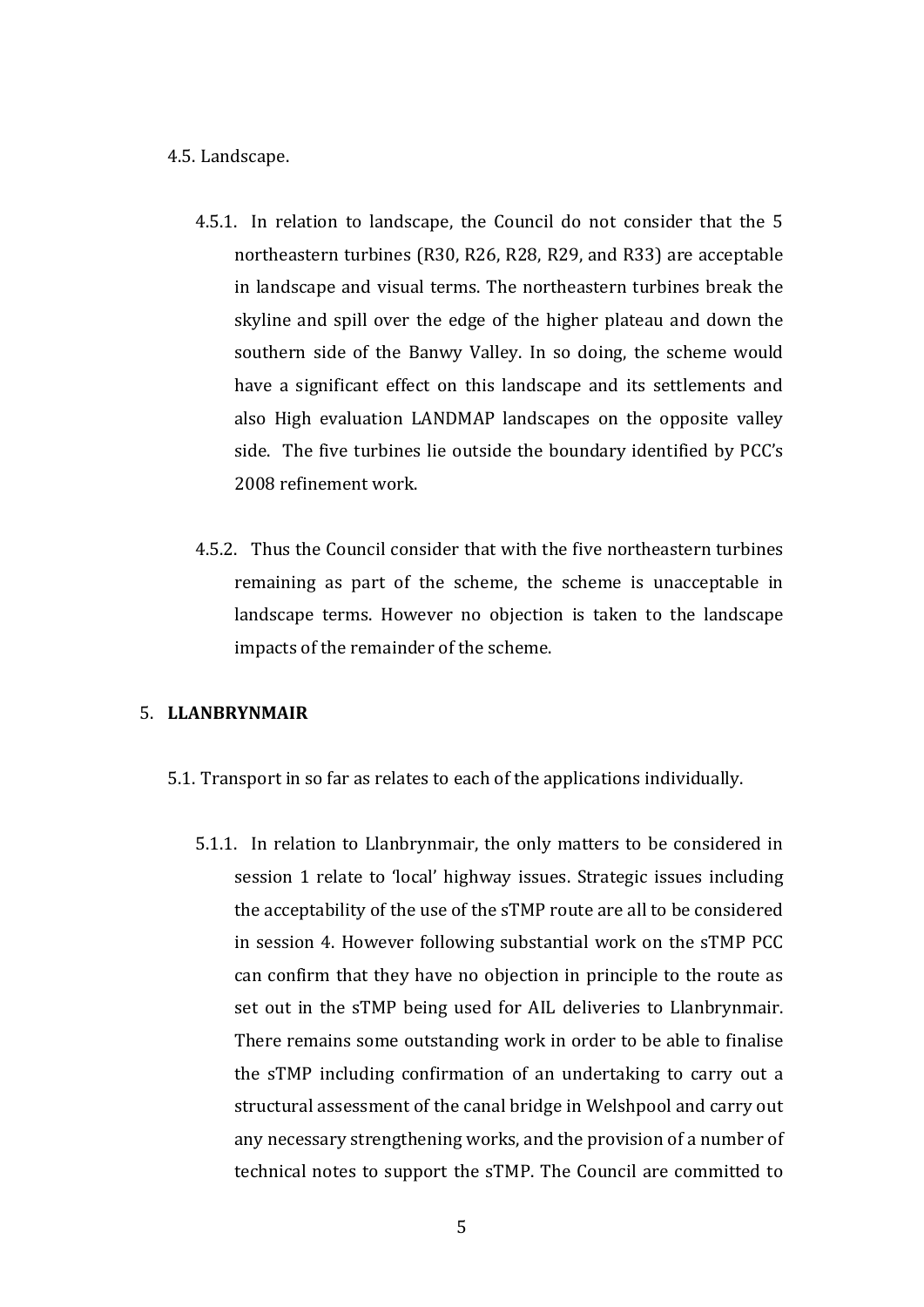continue to work with RES UK and Ireland Ltd in order to produce a final version of the sTMP by session 4.

- 5.1.2. There remain, however, significant local transport issues. At present it is proposed that the site is accessed via 3 accesses from the Llanerfyl to Talerddig county road. All AIL traffic is proposed to come from the north, while HGV traffic is proposed to come from the south. Whilst the Council accept that following extensive further work the Applicant has demonstrated that the access by AIL's is technically feasible, they still consider that it would cause unacceptably harmful and unnecessary impacts including: significantly adverse landscape and visual impacts including on the Nant yr Eira valley (High LANDMAP evaluation) and changes to the character of the road as improved for reasons that include removal of soft verges, hedgerows and trees, severe disruption during construction, temporary road closures, temporary traffic diversions, traffic control through extensive road works, construction noise, dust and vibration, potential for increasing vehicular speeds, major structural works, bypasses for construction traffic only, and diversions and potential for disruption to overhead services.
- 5.1.3. The Council consider that the Applicant has failed to adequately demonstrate firstly why access for AILs (at the very least) could not avoid these harmful impacts by gaining access from the adjacent Carnedd Wen proposed wind farm site and its established forestry tracks, and secondly why access for construction vehicles could not be gained via a single southernmost access from the Llanerfyl to Talerddig road. (The possibility also exists for some construction traffic to use the Carnedd Wen access.) In the circumstances the Applicant has not demonstrated that they have complied with their duty to mitigate and minimise the impacts of the proposed development.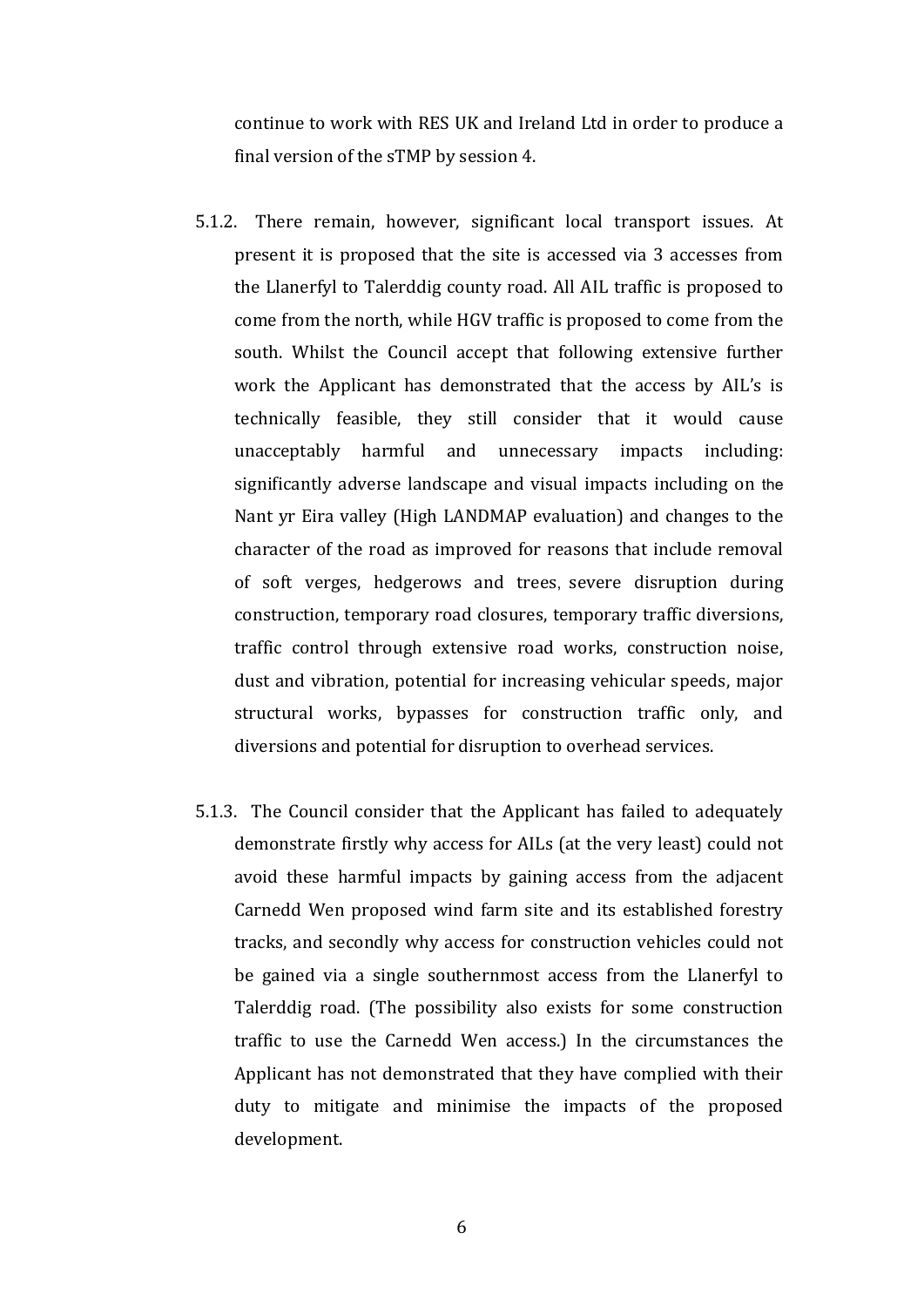5.2. Noise and health.

- 5.2.1. No objection on noise grounds was taken by PCC, but it is a matter on which the Secretary of State wishes to be informed. The Council are satisfied in principle that noise can be managed within acceptable levels through appropriately worded conditions.
- 5.2.2. In relation to health, PCC does not propose to call evidence on any other health effects of this application.
- 5.3. Peat and hydrology.
	- 5.3.1. PCC is satisfied that the surface water issues identified in relation to this matter can be satisfactorily resolved by condition.
	- 5.3.2. In respect of peat matters as recommended at the pre-inquiry meeting, PCC are working closely with NRW in relation to the presentation of evidence. PCC will not themself lead evidence in relation to this matter as NRW will be providing evidence on it and PCC is anxious to comply with the Inspector's request to avoid duplication of evidence.
	- 5.3.3. Notwithstanding the above, if the point is disputed the Council may call such evidence as is required to demonstrate the feasibility of accessing the Llanbrynmair site through Carnedd Wen.

5.4. Wildlife.

5.4.1. As recommended at the pre-inquiry meeting, PCC are working closely with NRW in relation to the presentation of evidence. PCC will not themself lead evidence in relation to this matter as NRW will be providing evidence on it and PCC is anxious to comply with the Inspector's request to avoid duplication of evidence.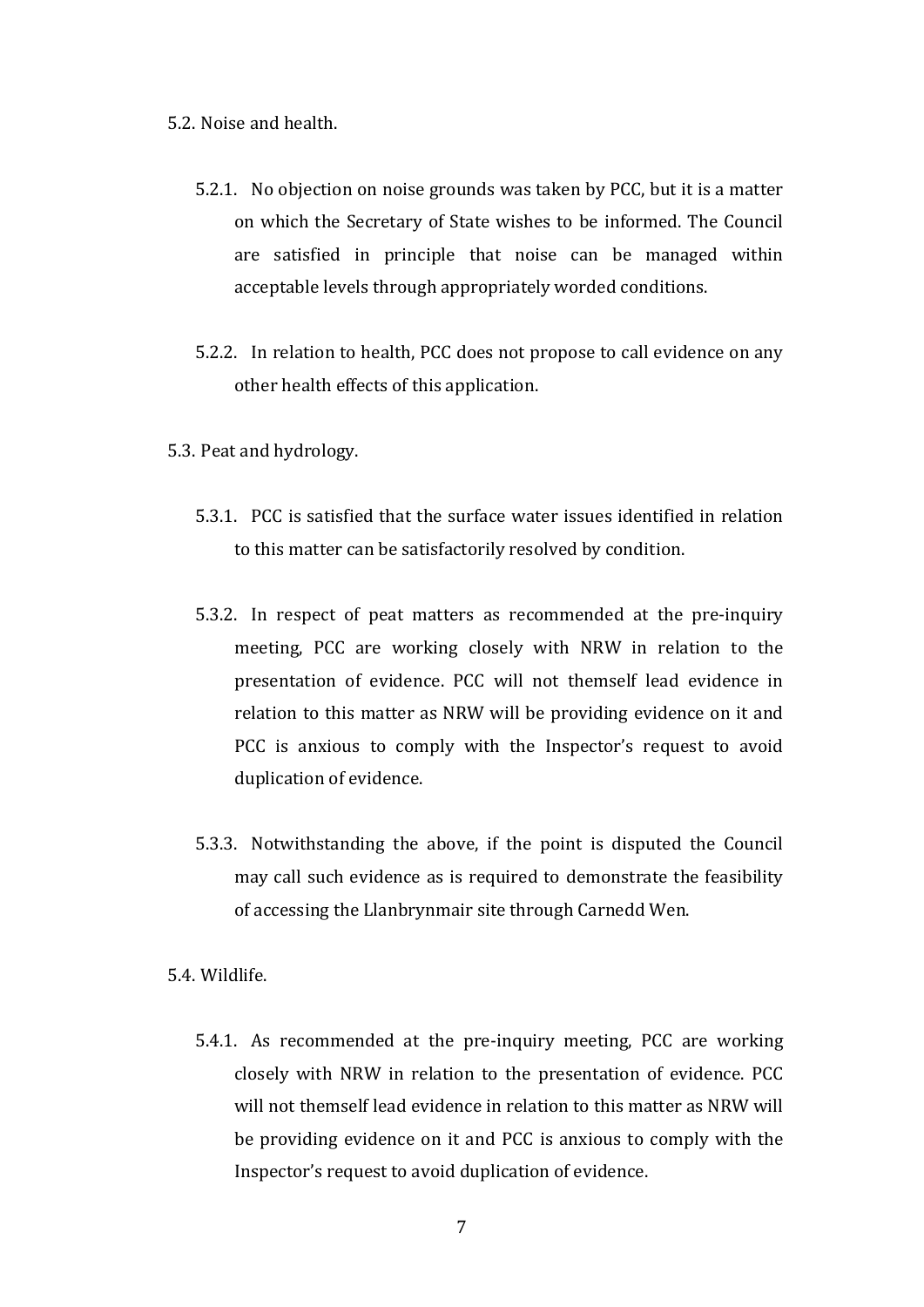5.5. Landscape. 

- 5.5.1. In relation to landscape and visual matters, the Council consider that the impacts of the highway improvements (considered above) are unacceptable. The improvements will have an unacceptable impact on the Nant y Eira Valley which carries a high LANDMAP rating.
- 5.5.2. In terms of landscape and visual impacts of the turbines themselves, PCC accept that the reduction of the turbines from 43 to 30 has considerably reduced the impact of the scheme and the landscape and visual effects of the turbines of itself would not justify rejection of the application. The landscape and visual objection remains due to the unacceptable impacts of the current access proposals.

#### 5.6. Cultural heritage

5.6.1. PCC raised a cultural heritage objection to the scheme principally due to their view that the works necessary to provide access for AILs had unacceptable impacts on listed buildings and other historical assets in and around Llanerfyl. PCC acknowledge that the work done in Llanbrynmair's 2013 SEI has significantly overcome those concerns, and that any outstanding matters can be dealt with by way of detailed design. While there will still be cultural heritage impacts, PCC do not invite the Inspector to recommend refusal of the scheme on cultural heritage grounds. Due to the residual impacts on the historic environment in Llanerfyl and on the access route it would be preferable in cultural heritage terms for traffic to access through Carnedd Wen.

### 6. **WITNESSES**